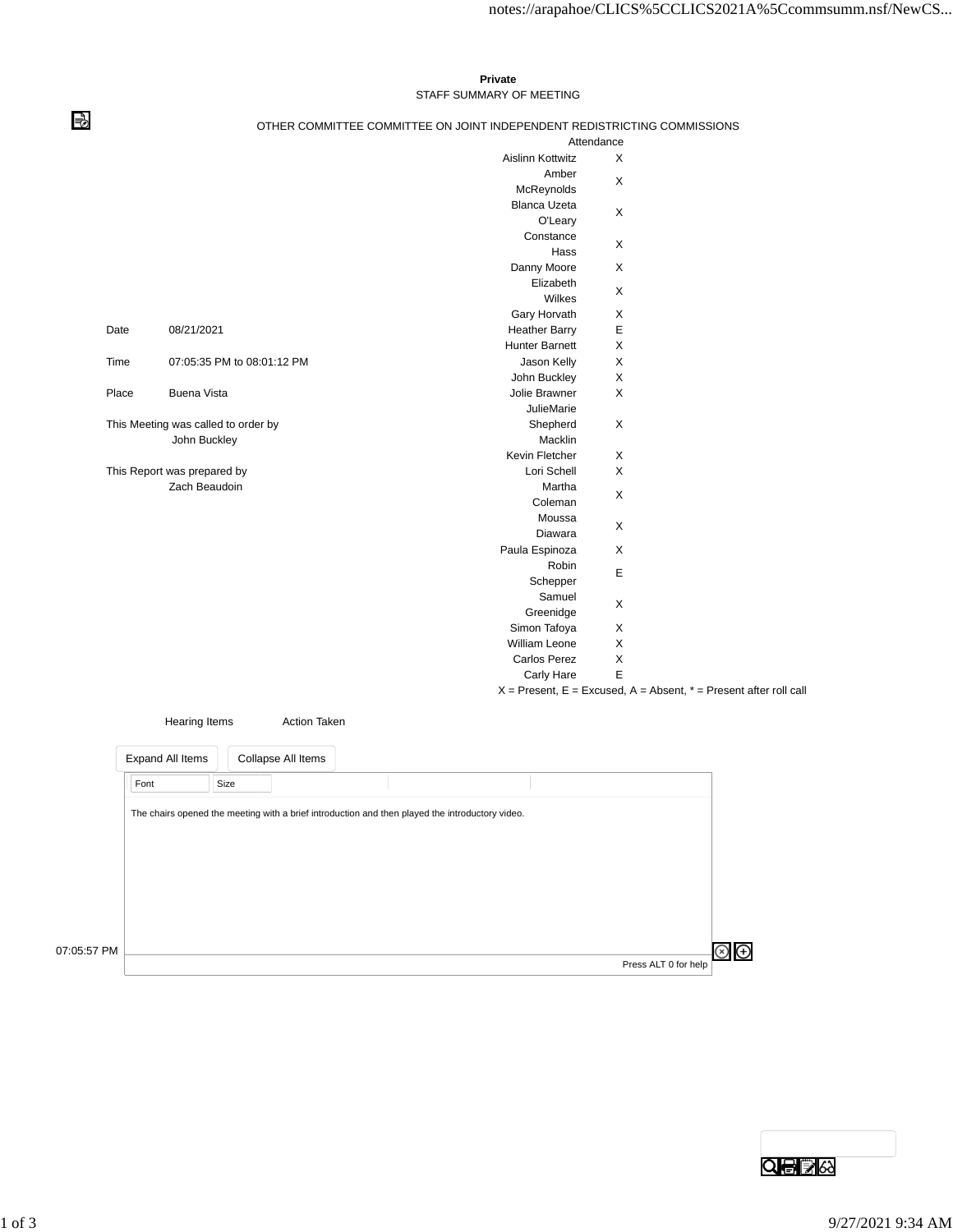|                            | Font                                          | Size |                                                                          |                                                                                                                                                                                                                                                                        |                      |                                                          |
|----------------------------|-----------------------------------------------|------|--------------------------------------------------------------------------|------------------------------------------------------------------------------------------------------------------------------------------------------------------------------------------------------------------------------------------------------------------------|----------------------|----------------------------------------------------------|
|                            |                                               |      |                                                                          |                                                                                                                                                                                                                                                                        |                      |                                                          |
|                            |                                               |      |                                                                          | Ms. Marjorie Gray, representing self, testified. Ms. Gray testified that she likes the congressional map but doesn't believe CD3 and others<br>are competitive as they could be. She wants Chaffee County to be with mountain communities rather than the Front Range. |                      |                                                          |
|                            |                                               |      |                                                                          |                                                                                                                                                                                                                                                                        |                      |                                                          |
|                            |                                               |      |                                                                          |                                                                                                                                                                                                                                                                        |                      |                                                          |
|                            |                                               |      |                                                                          |                                                                                                                                                                                                                                                                        |                      |                                                          |
|                            |                                               |      |                                                                          |                                                                                                                                                                                                                                                                        |                      |                                                          |
|                            |                                               |      |                                                                          |                                                                                                                                                                                                                                                                        |                      |                                                          |
|                            |                                               |      |                                                                          |                                                                                                                                                                                                                                                                        |                      |                                                          |
| 07:22:48 PM                |                                               |      |                                                                          |                                                                                                                                                                                                                                                                        |                      | ⊕                                                        |
|                            |                                               |      |                                                                          |                                                                                                                                                                                                                                                                        | Press ALT 0 for help |                                                          |
|                            |                                               |      |                                                                          |                                                                                                                                                                                                                                                                        |                      |                                                          |
|                            | Font                                          | Size |                                                                          |                                                                                                                                                                                                                                                                        |                      |                                                          |
|                            |                                               |      |                                                                          | Mr. Robert Sander, representing self, testified. Mr. Sander testified that he likes the size of the legislative districts and their compactness is                                                                                                                     |                      |                                                          |
|                            |                                               |      |                                                                          | much easier for representatives to travel in district. He doesn't like that the congressional districts aren't competitive enough.                                                                                                                                     |                      |                                                          |
|                            |                                               |      |                                                                          |                                                                                                                                                                                                                                                                        |                      |                                                          |
|                            |                                               |      |                                                                          |                                                                                                                                                                                                                                                                        |                      |                                                          |
|                            |                                               |      |                                                                          |                                                                                                                                                                                                                                                                        |                      |                                                          |
|                            |                                               |      |                                                                          |                                                                                                                                                                                                                                                                        |                      |                                                          |
|                            |                                               |      |                                                                          |                                                                                                                                                                                                                                                                        |                      |                                                          |
|                            |                                               |      |                                                                          |                                                                                                                                                                                                                                                                        |                      |                                                          |
| 07:29:41 PM                |                                               |      |                                                                          |                                                                                                                                                                                                                                                                        | Press ALT 0 for help | ⊕<br>(x)                                                 |
|                            |                                               |      |                                                                          |                                                                                                                                                                                                                                                                        |                      |                                                          |
|                            | Font                                          | Size |                                                                          |                                                                                                                                                                                                                                                                        |                      |                                                          |
|                            |                                               |      |                                                                          |                                                                                                                                                                                                                                                                        |                      |                                                          |
|                            | with like communities with similar interests. |      |                                                                          | Ms. Karen Dils, representing self, testified. Ms. Dils testified that she thinks the maps serve Chaffee County very well by grouping them                                                                                                                              |                      |                                                          |
|                            |                                               |      |                                                                          |                                                                                                                                                                                                                                                                        |                      |                                                          |
|                            |                                               |      |                                                                          |                                                                                                                                                                                                                                                                        |                      |                                                          |
|                            |                                               |      |                                                                          |                                                                                                                                                                                                                                                                        |                      |                                                          |
|                            |                                               |      |                                                                          |                                                                                                                                                                                                                                                                        |                      |                                                          |
|                            |                                               |      |                                                                          |                                                                                                                                                                                                                                                                        |                      |                                                          |
|                            |                                               |      |                                                                          |                                                                                                                                                                                                                                                                        |                      |                                                          |
|                            |                                               |      |                                                                          |                                                                                                                                                                                                                                                                        |                      |                                                          |
|                            |                                               |      |                                                                          |                                                                                                                                                                                                                                                                        |                      |                                                          |
|                            |                                               |      |                                                                          |                                                                                                                                                                                                                                                                        | Press ALT 0 for help | $\left( \begin{smallmatrix} + \end{smallmatrix} \right)$ |
|                            |                                               |      |                                                                          |                                                                                                                                                                                                                                                                        |                      |                                                          |
|                            | Font                                          | Size |                                                                          |                                                                                                                                                                                                                                                                        |                      |                                                          |
|                            |                                               |      |                                                                          |                                                                                                                                                                                                                                                                        |                      |                                                          |
|                            |                                               |      | community of interest and offered suggestions for how to alter the maps. | Trevor Stone, representing self, testified. Mr. Stone testified that he believes that the maps should represent mountain communities as a                                                                                                                              |                      |                                                          |
|                            |                                               |      |                                                                          |                                                                                                                                                                                                                                                                        |                      |                                                          |
|                            |                                               |      |                                                                          |                                                                                                                                                                                                                                                                        |                      |                                                          |
|                            |                                               |      |                                                                          |                                                                                                                                                                                                                                                                        |                      |                                                          |
|                            |                                               |      |                                                                          |                                                                                                                                                                                                                                                                        |                      |                                                          |
|                            |                                               |      |                                                                          |                                                                                                                                                                                                                                                                        |                      |                                                          |
|                            |                                               |      |                                                                          |                                                                                                                                                                                                                                                                        |                      |                                                          |
|                            |                                               |      |                                                                          |                                                                                                                                                                                                                                                                        |                      | ⊗<br>⊕                                                   |
|                            |                                               |      |                                                                          |                                                                                                                                                                                                                                                                        | Press ALT 0 for help |                                                          |
|                            |                                               |      |                                                                          |                                                                                                                                                                                                                                                                        |                      |                                                          |
|                            | Font                                          | Size |                                                                          |                                                                                                                                                                                                                                                                        |                      |                                                          |
|                            |                                               |      |                                                                          | James Thompson, representing self, testified. Mr. Thompson testified that much of the water comes from HD54 and that he does not want                                                                                                                                  |                      |                                                          |
|                            |                                               |      |                                                                          | Chaffee County to be split. He continued to discuss HD34 and CD5 and CD3 and offered suggestions for modifications.                                                                                                                                                    |                      |                                                          |
|                            |                                               |      |                                                                          |                                                                                                                                                                                                                                                                        |                      |                                                          |
| 07:36:11 PM<br>07:42:06 PM |                                               |      |                                                                          |                                                                                                                                                                                                                                                                        |                      |                                                          |
|                            |                                               |      |                                                                          |                                                                                                                                                                                                                                                                        |                      |                                                          |
|                            |                                               |      |                                                                          |                                                                                                                                                                                                                                                                        |                      |                                                          |
|                            |                                               |      |                                                                          |                                                                                                                                                                                                                                                                        |                      |                                                          |
| 07:47:35 PM                |                                               |      |                                                                          |                                                                                                                                                                                                                                                                        |                      |                                                          |
|                            |                                               |      |                                                                          |                                                                                                                                                                                                                                                                        | Press ALT 0 for help | ⊗<br>⊕                                                   |
|                            |                                               |      |                                                                          |                                                                                                                                                                                                                                                                        |                      |                                                          |